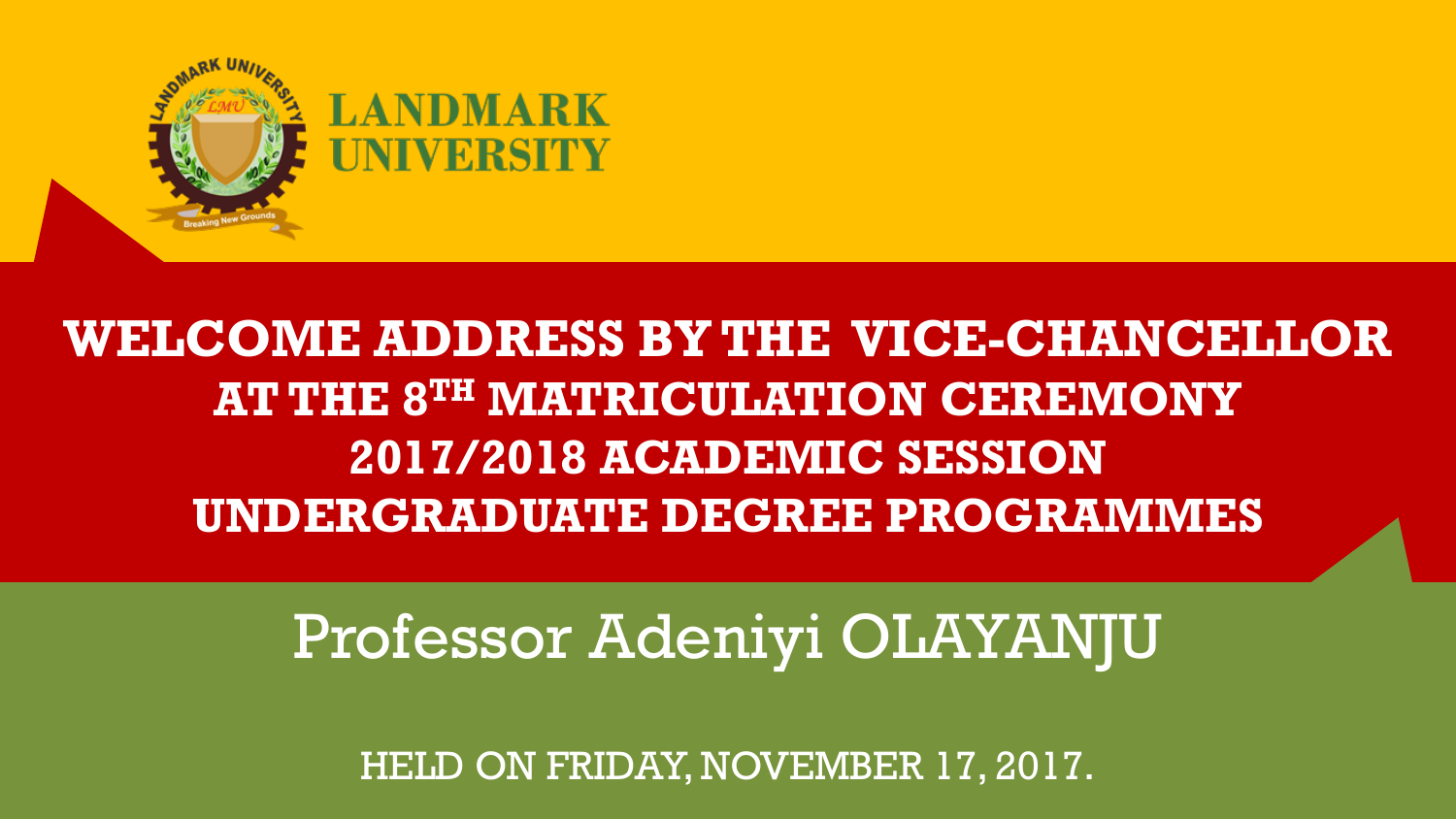

# PROTOCOLS

- THE CHANCELLOR AND CHAIRMAN, BOARD OF REGENTS, LANDMARK UNIVERSITY, DR. DAVID OYEDEPO; *FNAE*
- THE SECRETARY, BOARD OF REGENTS, LANDMARK UNIVERSITY, BARRISTER TEMITOPE ESEYIN
- THE ESTEEMED MEMBERS OF THE BOARD OF REGENTS, LANDMARK UNIVERSITY;
- THE REGISTRAR, LANDMARK UNIVERSITY, DR. AZUBUIKE EZENWOKE
- OTHER PRINCIPAL OFFICERS OF THE UNIVERSITY
- DEANS OF COLLEGES, POSTGRADUATE SCHOOL AND STUDENT AFFAIRS
- DIRECTORS OF CENTRES AND SERVICES
- MEMBERS OF SENATE, LANDMARK UNIVERSITY;
- **Q MEMBERS OF THE UNIVERSITY COMMUNITY**
- MY LORDS, SPIRITUAL AND TEMPORAL
- ESTEEMED GUESTS AND PARENTS;
- THE MATRICULATING STUDENTS, LANDMARK UNIVERSITY
- **Q** KINGS AND QUEENS, LANDMARK UNIVERSITY;
- MEMBERS OF THE FOURTH ESTATE OF THE REALM;
- **Q** DISTINGUISHED LADIES AND GENTLEMEN.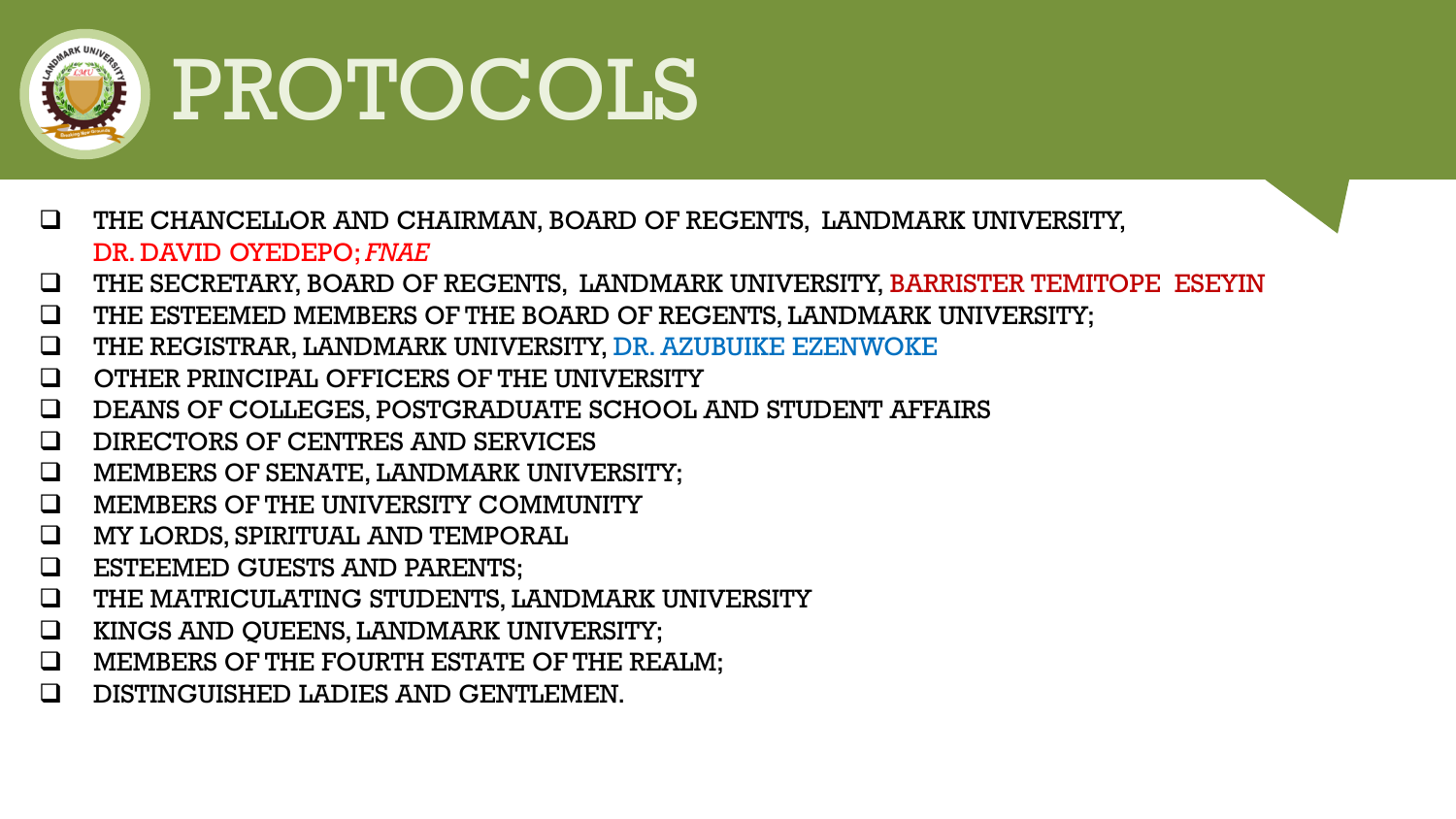

- $\Box$  It is with great excitement and heart filled with gratitude to God that I welcome you ALL to the 8<sup>th</sup> Matriculation ceremony of Landmark University
- $\triangleright$  I cherish this privilege, as it is the  $1<sup>st</sup>$  Matriculation Ceremony, I will officiate, in my capacity as the Vice-Chancellor of this "Amazing University".
- I deeply appreciate the Chancellor and Chairman, Board of Regents, Landmark University, Dr. David Oyedepo, for giving me -
- $\checkmark$  The platform of service and
- $\checkmark$  Remarkable Facilities
- That have attracted among others, this new set of Fresh Students, Over 700 in number, being matriculated today.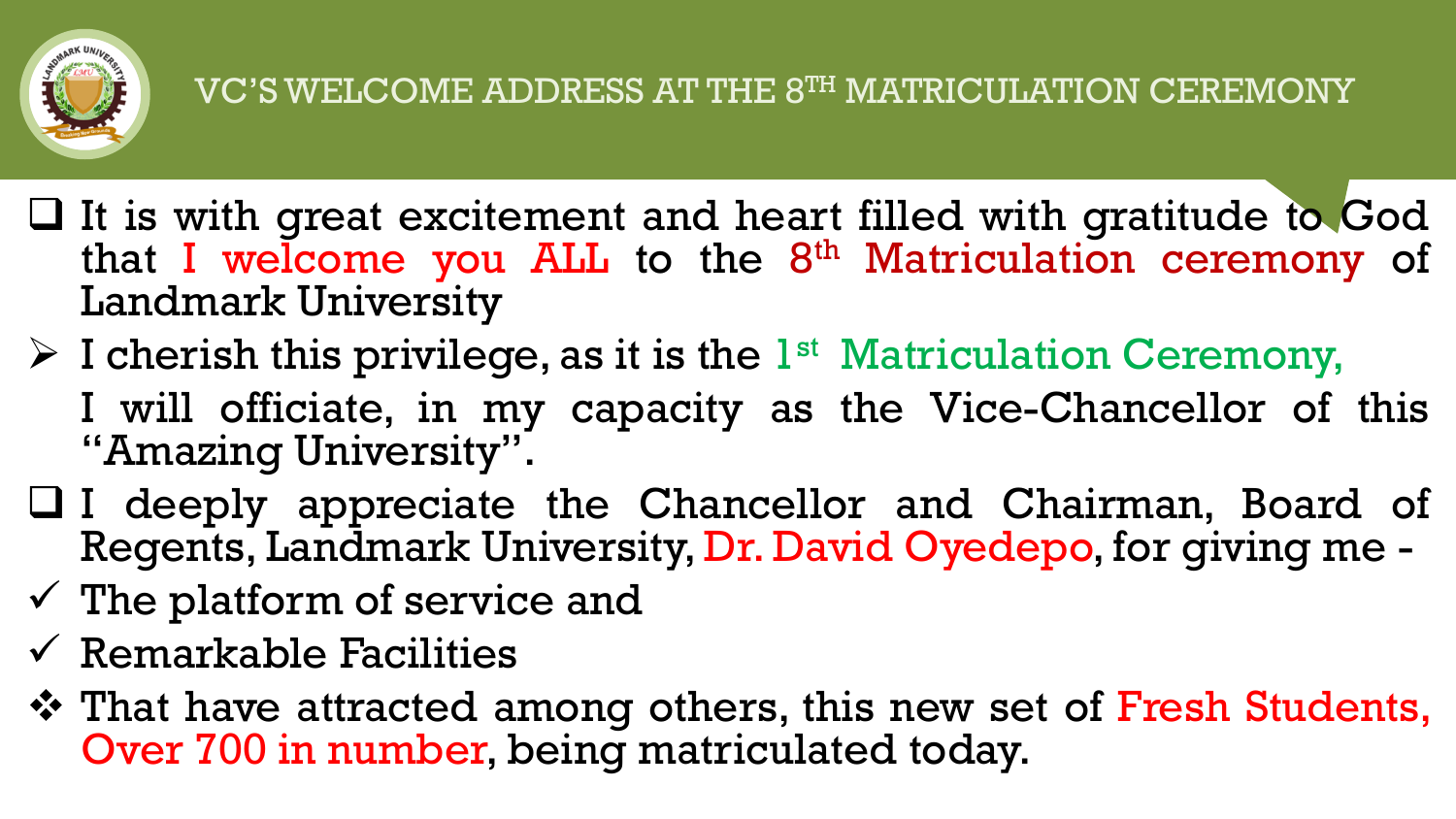

 In the word of John Mason, *Almost everything we enjoy today was impossible yesterday.*

 $\Box$  It is in view of this, I celebrate on this day the brain behind the establishment of this great institution, Dr. David Oyedepo, whose singular obedience to the prophetic calling to liberate the world from the chains of oppression of the devil including poverty has brought this "Delightful Campus" replete with Diligent and Creative Faculty dedicated to offering students the opportunity to experience the very best of life-applicable and functional education.

 $\Box$  It is indeed the Lord's doing and it is marvelous in our eyes.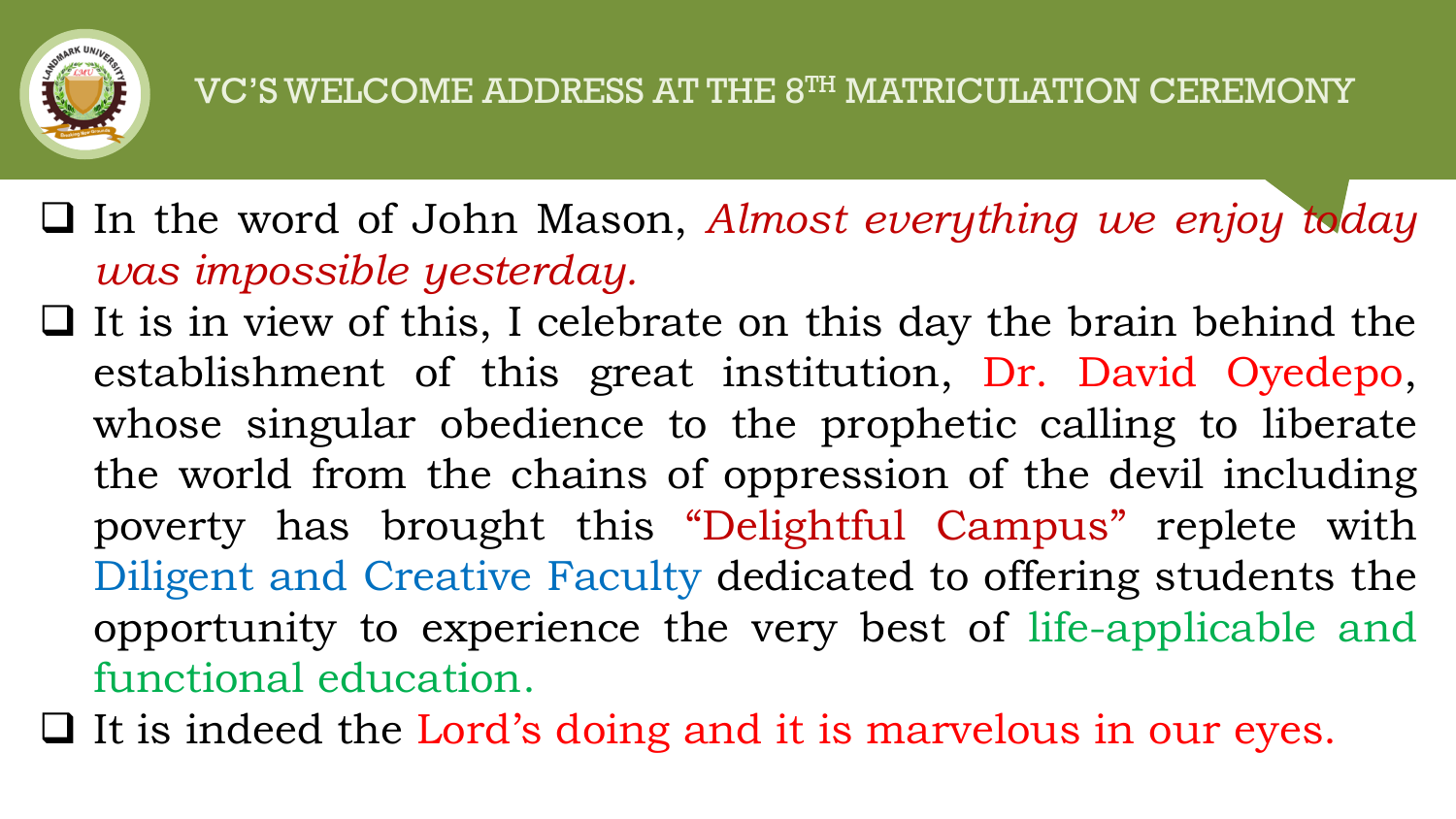

- $\Box$  As we are gathered to felicitate with the newly admitted students, their parents, friends and well-wishers, it is imperative to admonish Every Fresher here today, to do the needful (and timely too) during their studentship by exemplifying the noble conduct expected of them as Kings and Queens of Landmark University.
- $\Box$  I believe by now you should have gotten familiar with the University's Royal Laws.
- $\Box$  These laws are to make you Better and Not Bitter.
- $\Box$  They are crafted in conformity with our Core Values (Spirituality, Integrity, Possibility Mentality, Capacity Building, Responsibility, Diligence and Sacrifice – SIM CARDS) to make you world changers.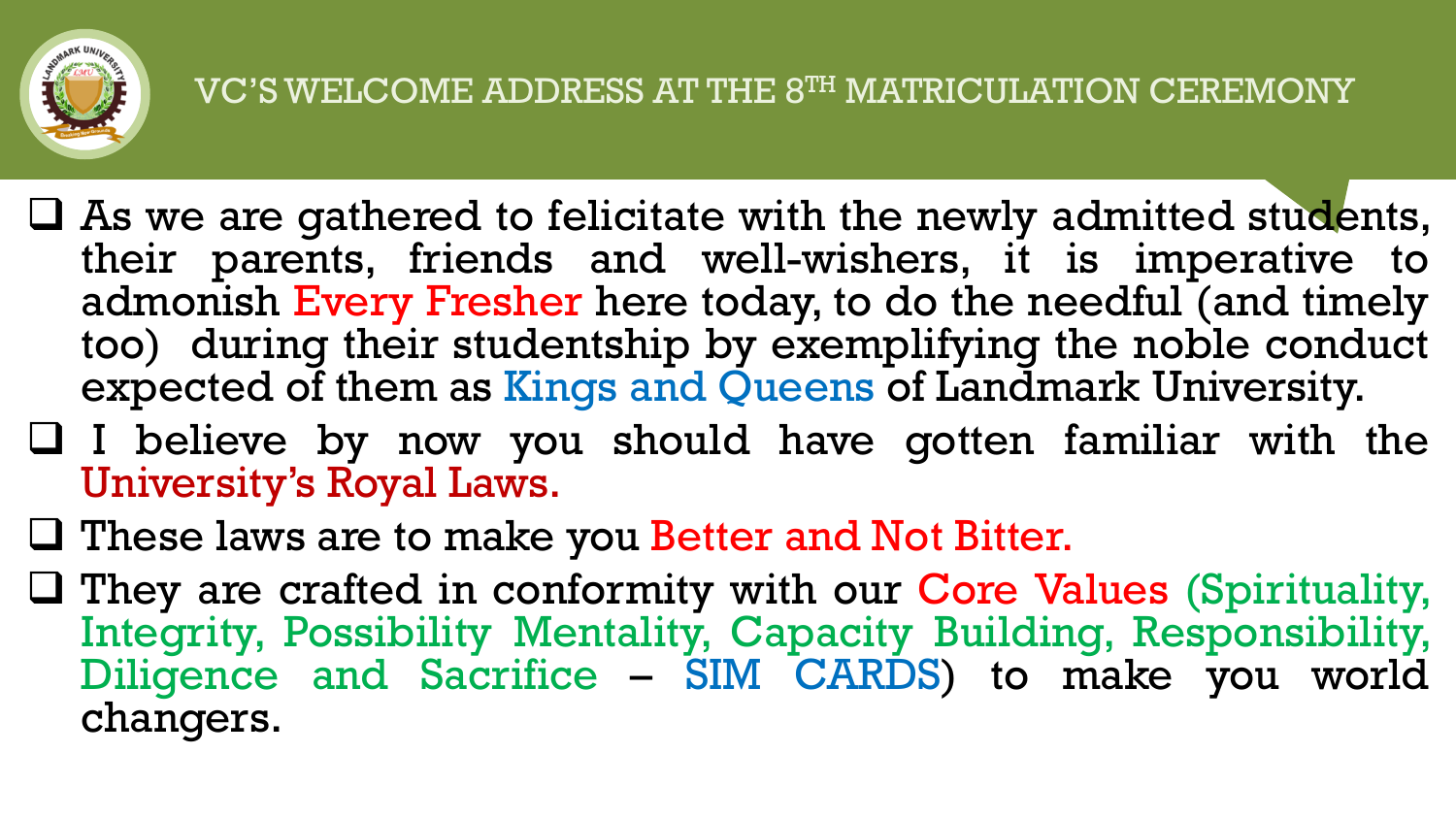

Ours is a forward-looking and solution-seeking institution that has the potential to save and improve lives by uniting brilliant minds across disciplines to tackle the world's greatest challenges.

We are committed to raising - A Generation of Great thinkers, Solution Providers, Global Leaders and of course, An Army of Reformers.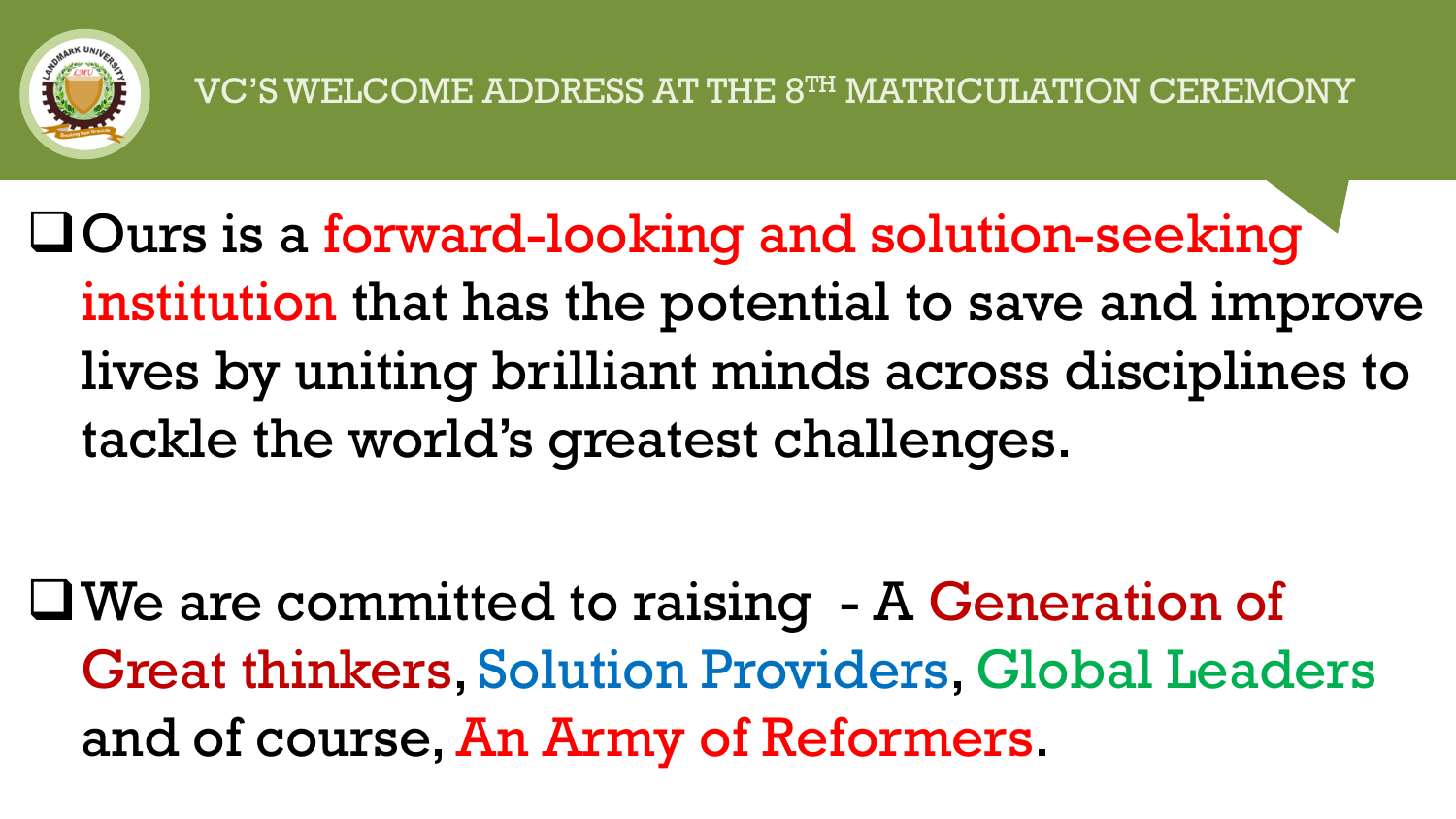

#### VC'S WELCOME ADDRESS AT THE 8TH MATRICULATION CEREMONY

- $\Box$  Looking around Our Campus, you will see that we are progressing in our transformation agenda, noting more than sufficient facilities of -
- $\checkmark$  Halls of residence,
- $\checkmark$  Ongoing Construction of Sporting Facilities
- $\checkmark$  Additional procurement of about 30,000 Birds Capacity, Automated Battery Cage,
- $\checkmark$  Repackaging of Agriprenuership Programmes,
- $\checkmark$  Adoption of Sawah Eco-Technology for Rice Farming in Up Scaling Rice Production,
- $\checkmark$  Introduction of Hydroponics (Soilless Agriculture) and
- $\checkmark$  Other Innovative Ideas with Competitive Academic and Infrastructural Endowments, to make life on Campus not only Pleasing but also Inspiring.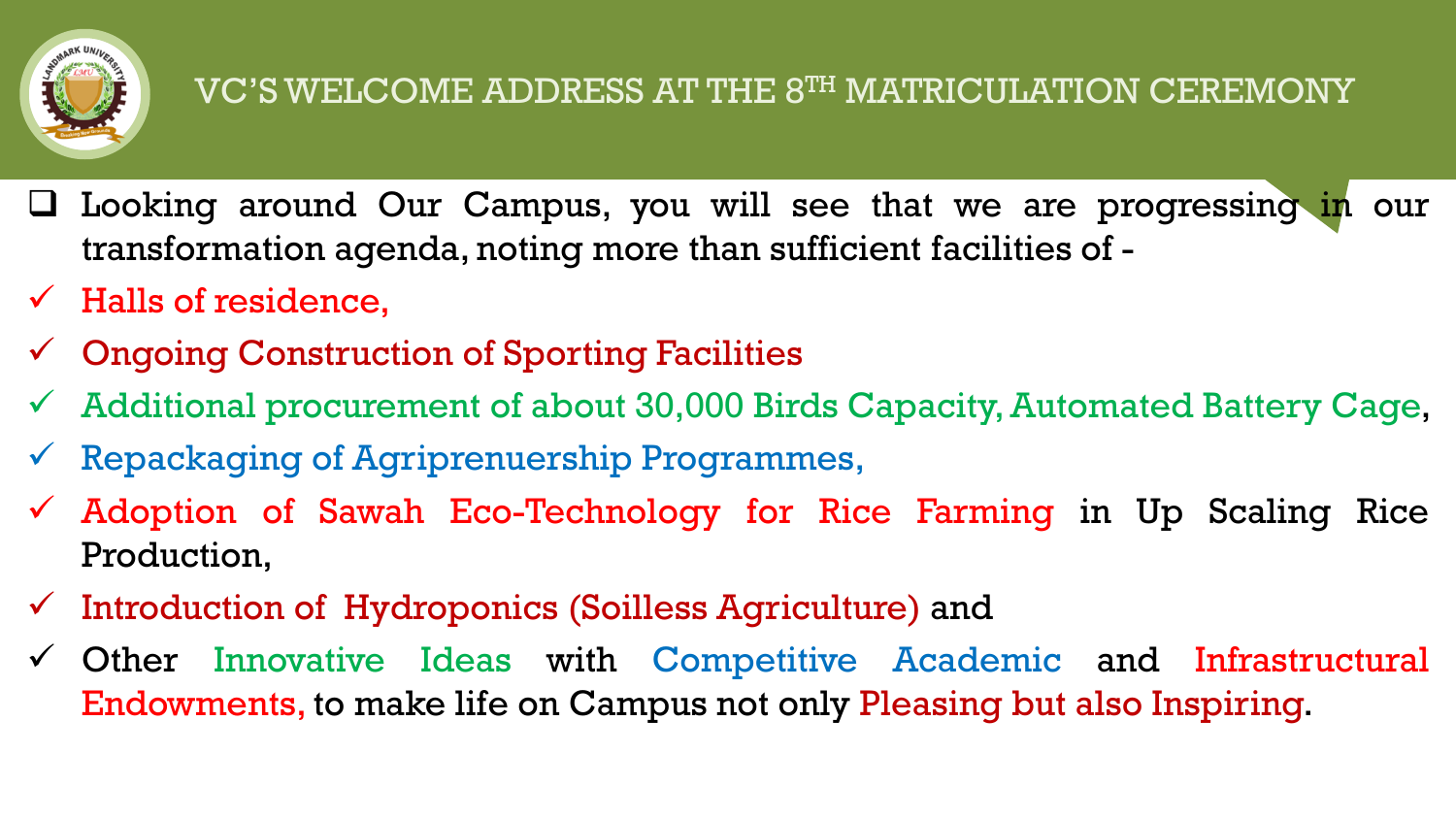

- $\square$  Several Additional Projects will soon be initiated by  $\mathbf{God's}$ Grace, from the 3<sup>rd</sup> College Building to Sustainable Agricultural City, and Improvement on Transportation System to Ease Movement on Campus, as expansion takes place in line with the University's 2017 – 2022 Strategic Plan.
- Consolidating on FULL ACREDITATION of ALL LMU's 23 Undergraduate Programmes by NUC, We are poised to Commence Postgraduate Programmes as soon as NUC's Approval is Obtained having Conducted the Resource Verification Exercise in October 2017 and the Results Being Awaited.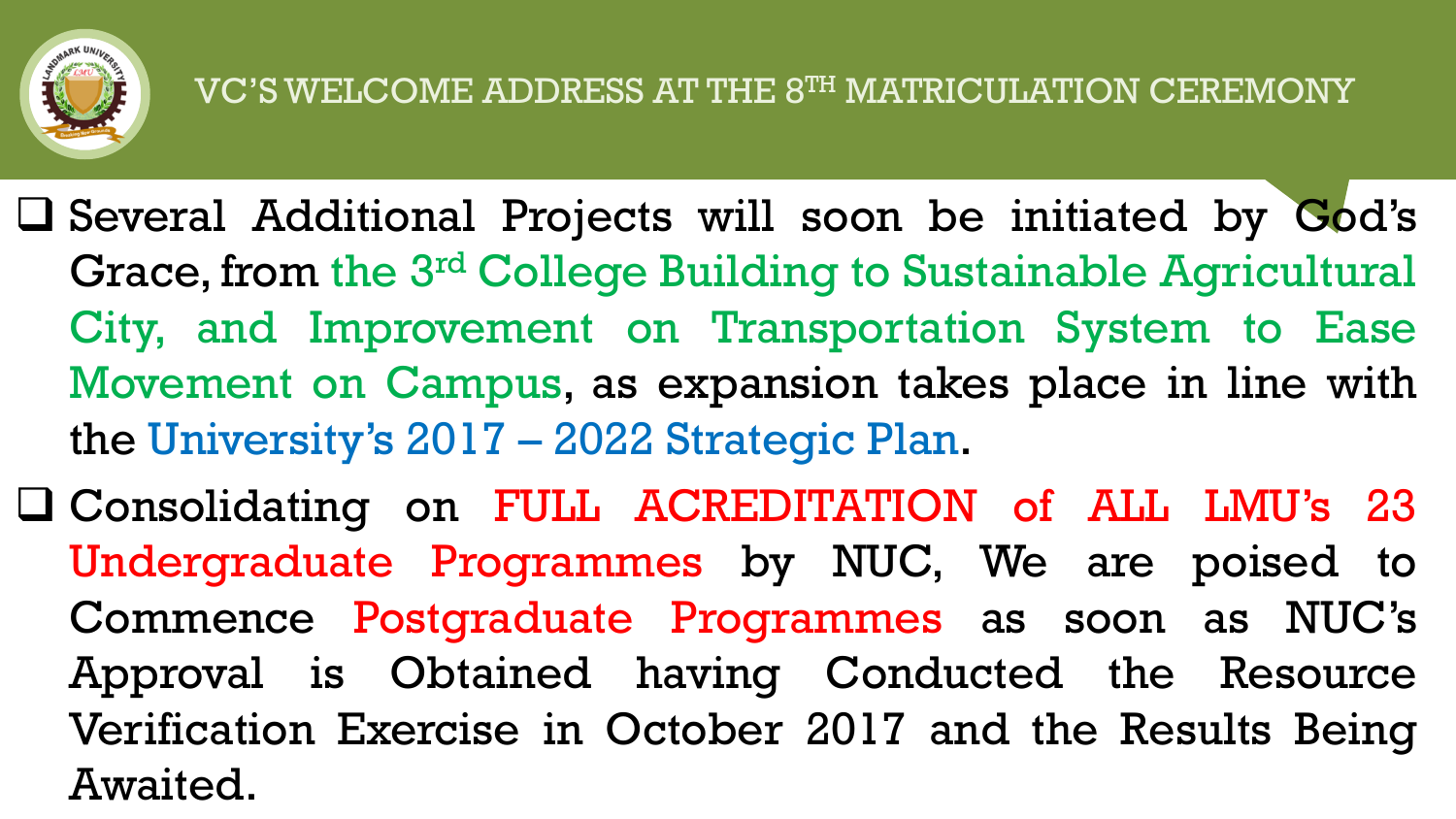

- $\Box$  The Ball is therefore Well Positioned in Your Court as Matriculating Students to Play On with Purpose.
- Remember that whatever becomes of Your Life is a Product of Your Choices.
- Choose wisely your Engagements on Campus and learn to be Diligent Always bearing in mind that Every High Flyer is known to be a Hard Worker.
- $\Box$  It is important that you equip yourself with Current and Correct Information on Campus Operations;
- $\Box$  Therefore, you are advised to get acquainted with the Student Handbook, Conduct Yourself Decently and Respect Your Matriculation Oath Always.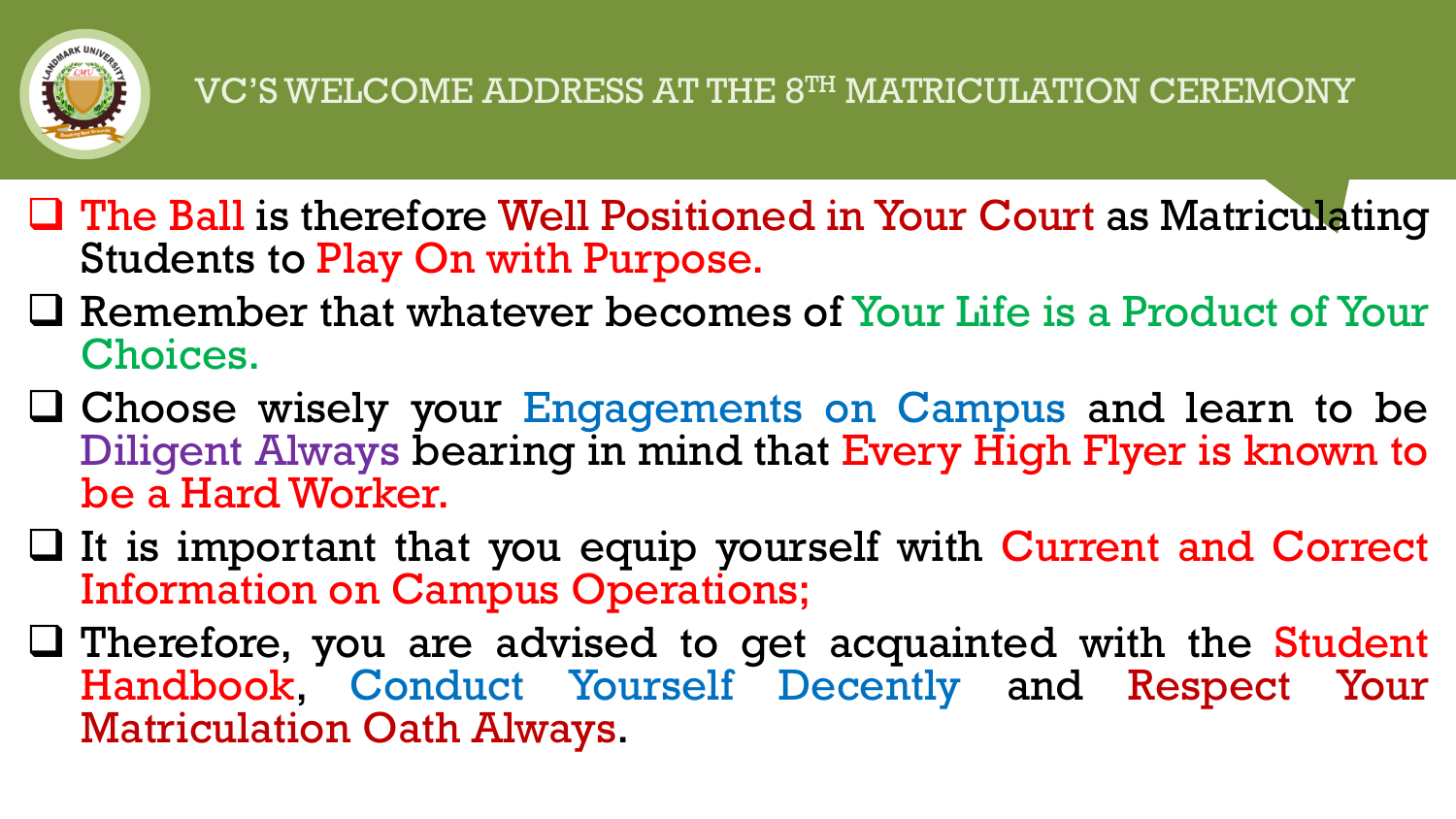

- With your Fulfillment of Financial Obligations, Academic Expectations and Alignment with the Core Values of the University that prides herself in Stable Academic Calendar -
- You can be rest assured of BLAZING THE TRAILS upon graduation in 2021 or 2022 depending on the duration of your course of study.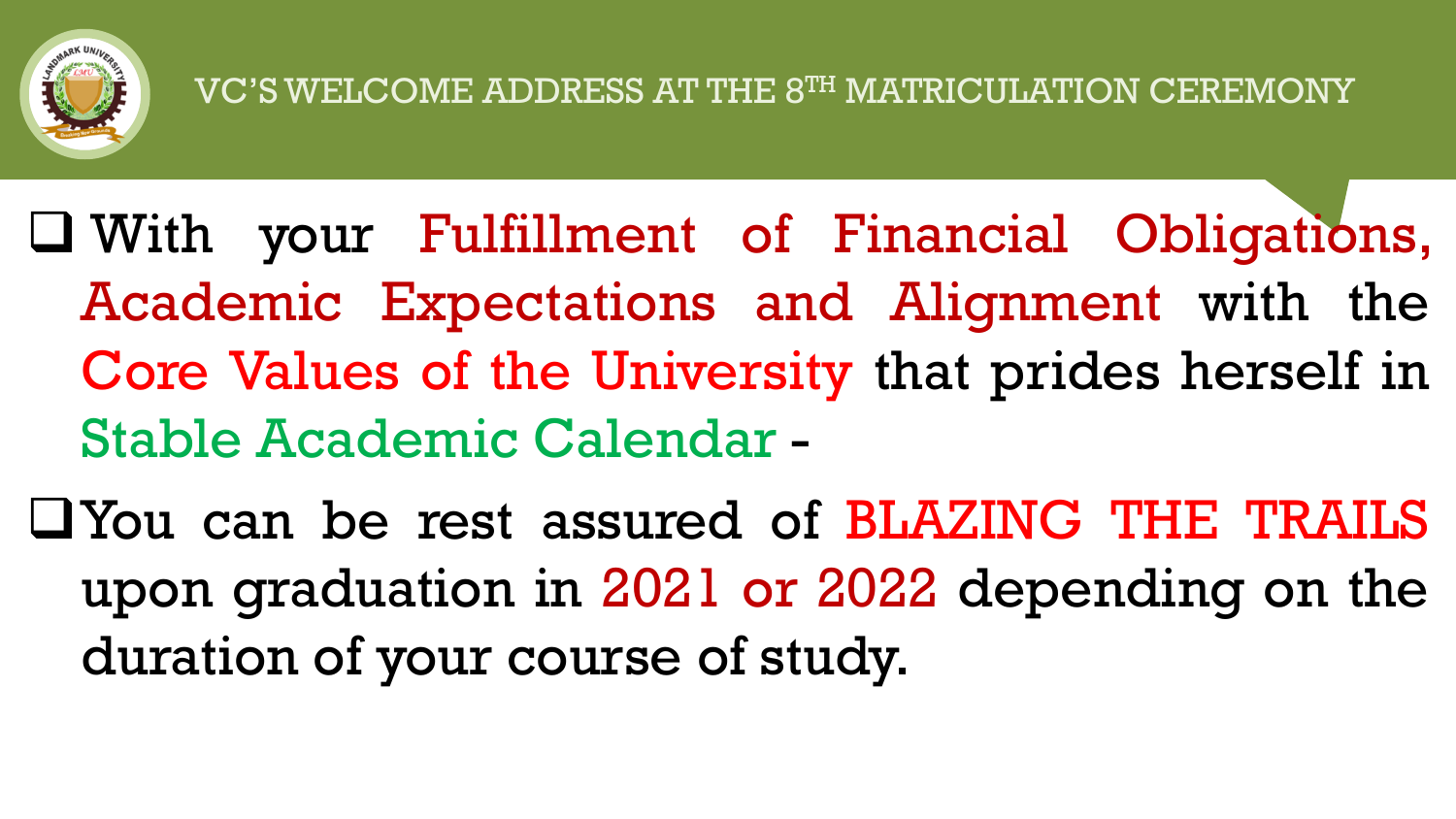

- I appreciate ALL Our University's Partners and Stakeholders for gracing this occasion with their distinguished presence.
- $\Box$ I am grateful to our Royal Father, the Olomu of Omu-Aran, Oba Charles Ibitoye, his Council, and the good people of Omu-Aran Community for Enhancing Smooth Town-Gown Relationship.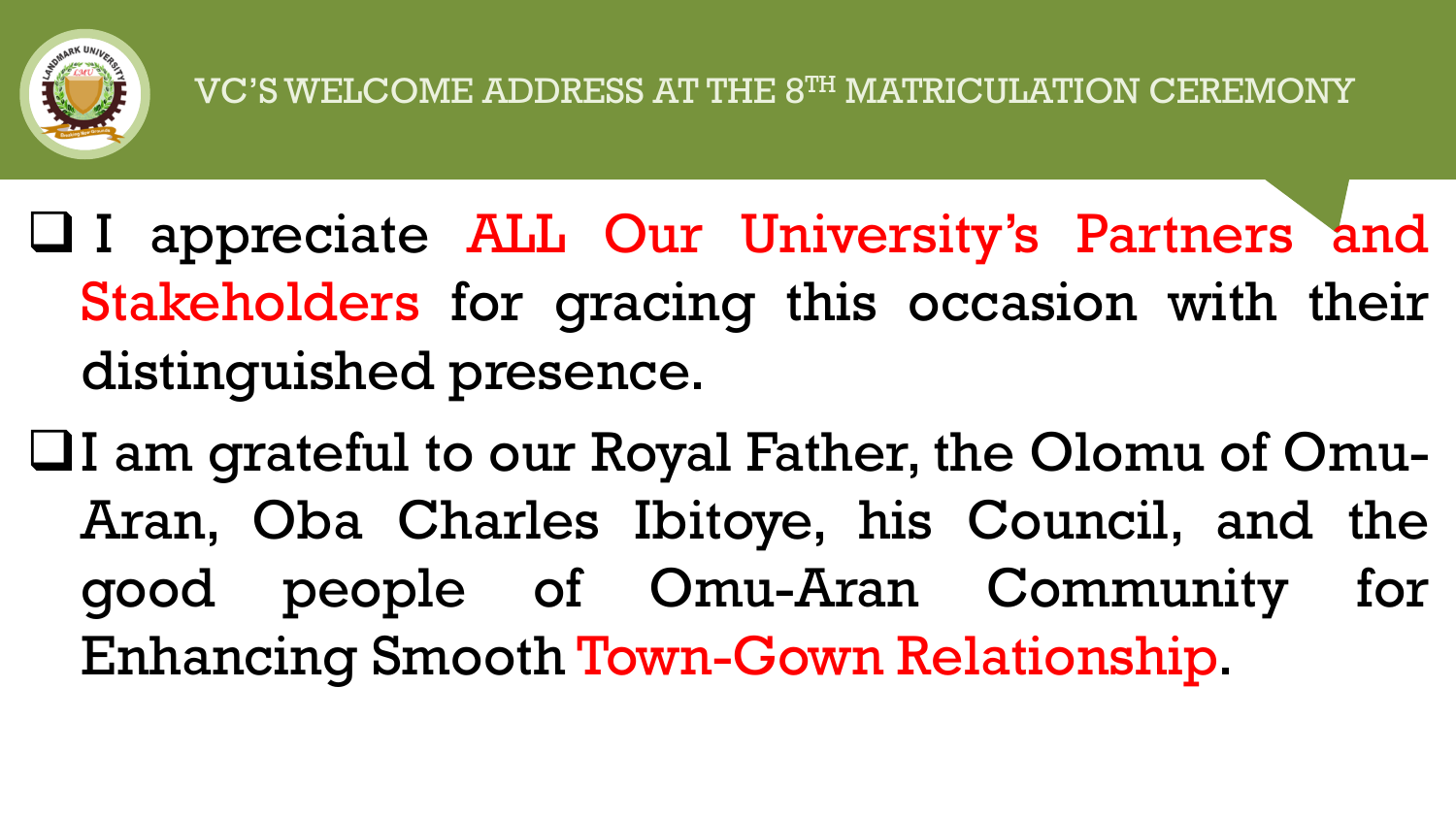

- $\square$  My special thanks goes to the Entire Management, Faculty, Staff and Students of Landmark University for their Unquantifiable Support.
- I am grateful to the Esteemed Members, Board of Regents, and
- **The Chancellor and Chairman, Board of Regents,** Landmark University, Dr. David Oyedepo, for his inspiring leadership guide.
- May God continue to strengthen you in Jesus name.